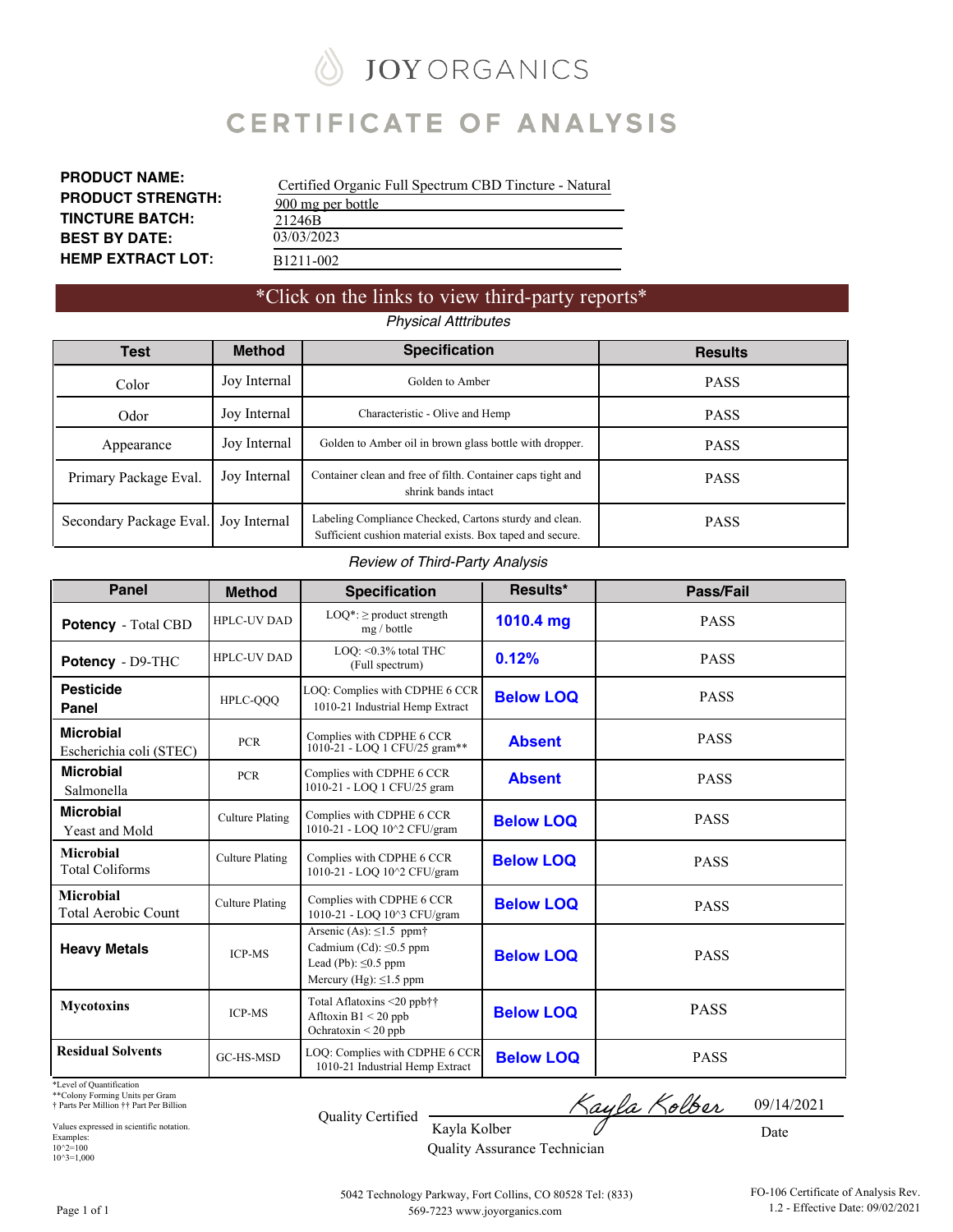<span id="page-1-0"></span>

|                                                                                                                      | B1211-002<br>sample ID 25403                                                                                                         | <b>7USC1639 Certificate of Analysis</b> |  |  |
|----------------------------------------------------------------------------------------------------------------------|--------------------------------------------------------------------------------------------------------------------------------------|-----------------------------------------|--|--|
| certificate ID<br><b>OMN48</b>                                                                                       | 1106.8mg<br>total<br>cannabinoids<br>per <sub>30mL</sub><br>CBD‡ 1010.4m<br>THC‡ 32.7mg                                              | Stillwater<br>Laboratories              |  |  |
| order 9236<br>analysis date 12/15/2020 4:57:23 PM<br>test tag 9236.1.2<br>sample wgt 1.0 g<br>Inspection MSP-7.5.1.2 |                                                                                                                                      | 7USC1639 Infused                        |  |  |
| courier. Labeled 25403 and sample tag 9236.1.2.<br>Potency per 30mL                                                  | DESCRIPTION: Tincture sample received in a client-labeled bottle, by commercial<br>error<br>(95%Cl k=2)<br>LOQ<br>MSP-7.5.1.4<br>LOD |                                         |  |  |
| tetrahydrocannabolic acid (THCa)<br>Δ9-tetrahydrocannabinol (Δ9 THC)                                                 | <b>ND</b><br>$0.06$   $0.17$   $\pm 0.17$ mg<br>32.7mg<br>$0.05$   0.16   $\pm 0.72$ mg                                              |                                         |  |  |

 $\otimes$  A8-tetrahydrocannabinol (A8 THC)<br>
etrahydrocannabivarin (THCv)  $\otimes$  1 ND 0.0610.18 L±0.18mg<br>
cannabidiolic acid (CBDa)<br>
ND 0.0610.151+0.15mg

 $\frac{1}{\text{canonical (CBD)}}$ <br>
cannabidivarin (CBDy)<br>
ND 0.0610.171±17.34mg<br>
ND 0.0610.171±0.17mg<br>  $\frac{1}{2}$  (2020 ⊗ 0MN48 ⊗ 12/17/20)

 $\otimes$  cannabigerolic acid (CBGa)<br>
cannabigerol (CBG)<br>
cannabigerol (CBG)<br>
cannabigerol (CBG)

12/17/2020 ⨂ 0MN48 ⨂ 12/17/2020 ⨂ 0MN48 ⨂ 12/17/2020 cannabinol (CBN) cannabichromene (CBC) 3.5mg 2.6mg 0.03 | 0.09 | ±0.15mg 0.06 | 0.17 | ±0.22mg

ND ND ND 1010.4mg ND ND 57.6mg

0.07 | 0.22 | ±0.22mg 0.06 | 0.18 | ±0.18mg 0.05 | 0.15 | ±0.15mg 0.06 | 0.17 | ±17.34mg 0.06 | 0.17 | ±0.17mg  $0.05$  |  $0.15$  |  $\pm 0.15$  mg  $0.06$  |  $0.19$  |  $\pm$ 1.16mg

∆8-tetrahydrocannabinol (∆8 THC) tetrahydrocannabivarin (THCv) cannabidiolic acid (CBDa) cannabidiol (CBD) cannabidivarin (CBDv) cannabigerolic acid (CBGa) cannabigerol (CBG)

| Microbial                     | MSP-7.5.1.10 | limit                 | <b>Metals</b>             | MSP-7.5.1.11     | limit      | Pesticides                       | MSP-7.5.1.8 | limit     | Pesticides                                                 | MSP-7.5.1.8                  | limit      |  |
|-------------------------------|--------------|-----------------------|---------------------------|------------------|------------|----------------------------------|-------------|-----------|------------------------------------------------------------|------------------------------|------------|--|
|                               |              |                       | Arsenic PASS              |                  | 1500 ppb   | Daminozide                       | <b>PASS</b> | $0.0$ ppm | Piperonylbutoxide                                          | <b>PASS</b>                  | 8.0 ppm    |  |
|                               |              |                       | Cadmium PASS              |                  | 500 ppb    | <b>Dichlorvos</b>                | <b>PASS</b> | $0.0$ ppm | Prallethrin                                                | <b>PASS</b>                  | $0.4$ ppm  |  |
|                               |              |                       |                           | <b>Lead PASS</b> | $500$ ppb  | Diazinon                         | <b>PASS</b> | $0.2$ ppm | Propiconazole                                              | <b>PASS</b>                  | 20.0 ppm   |  |
| <b>Ochratoxin A PASS</b>      |              | 20 ppb                | Mercury PASS              |                  | 300 ppb    | Dimethoate                       | <b>PASS</b> | $0.0$ ppm | Propoxur                                                   | <b>PASS</b>                  | $0.0$ ppm  |  |
| <b>Aflatoxin PASS</b>         |              | 20 ppb                |                           |                  |            | Etoxazole                        | <b>PASS</b> | $1.5$ ppm | Pyrethrin                                                  | <b>PASS</b>                  | $1.0$ ppm  |  |
|                               |              |                       |                           |                  |            | Fenoxycarb                       | <b>PASS</b> | $0.0$ ppm | Pyridaben                                                  | <b>PASS</b>                  | 3.0 ppm    |  |
| Solvents                      | MSP-7.5.1.7  | limit                 | Pesticides                | MSP-7.5.1.8      | limit      | Fenpyroximate                    | <b>PASS</b> | $2.0$ ppm | Spinetoram                                                 | <b>PASS</b>                  | 3.0 ppm    |  |
| Acetone PASS                  |              | 5000 ppm              | Abamectin PASS            |                  | $0.3$ ppm  | Fipronil                         | <b>PASS</b> | $0.0$ ppm | Spinosad                                                   | <b>PASS</b>                  | $3.0$ ppm  |  |
| <b>Acetonitrile PASS</b>      |              | 410 ppm               | Acephate PASS             |                  | 5.0 ppm    | Flonicamid                       | <b>PASS</b> | $2.0$ ppm | Spiromesifen                                               | <b>PASS</b>                  | $12.0$ ppm |  |
| Benzene PASS                  |              | 0 ppm                 | <b>Acequinocyl PASS</b>   |                  | 4.0 ppm    | Fludioxonil                      | <b>PASS</b> | 30.0 ppm  | Spirotetramat                                              | <b>PASS</b>                  | 13.0 ppm   |  |
| <b>Butane PASS</b>            |              | 5000 ppm              | Acetamiprid PASS          |                  | 5.0 ppm    | Hexythiazox                      | <b>PASS</b> | $2.0$ ppm | Spiroxamine                                                | <b>PASS</b>                  | $0.0$ ppm  |  |
| Chloroform PASS               |              | 0 ppm                 | <b>Aldicarb PASS</b>      |                  | $0.4$ ppm  | Imazalil                         | <b>PASS</b> | $0.0$ ppm | Tebuconazole                                               | <b>PASS</b>                  | $2.0$ ppm  |  |
| Cyclohexane PASS              |              | 0 ppm                 | Azoxystrobin PASS         |                  | 40.0 ppm   | Imidacloprid                     | <b>PASS</b> | 3.0 ppm   | Thiacloprid                                                | <b>PASS</b>                  | $0.1$ ppm  |  |
| <b>Ethanol PASS</b>           |              | 10000 ppm             | <b>Bifenazate PASS</b>    |                  | $5.0$ ppm  | Malathion                        | <b>PASS</b> | $5.0$ ppm | Thiamethoxam                                               | <b>PASS</b>                  | $4.5$ ppm  |  |
| Heptane PASS                  |              | 5000 ppm              | <b>Bifenthrin PASS</b>    |                  | $0.5$ ppm  | Metalaxyl                        | <b>PASS</b> | 15.0 ppm  | Trifloxystrobin                                            | <b>PASS</b>                  | 30.0 ppm   |  |
| Hexane PASS                   |              | 290 ppm               | Boscalid PASS             |                  | $10.0$ ppm | Methiocarb                       | <b>PASS</b> | $0.0$ ppm |                                                            |                              |            |  |
| <b>Isopropyl alcohol PASS</b> |              | 5000 ppm              | Carbaryl PASS             |                  | $0.5$ ppm  | Methomyl                         | <b>PASS</b> | $0.1$ ppm |                                                            |                              |            |  |
| <b>Methanol PASS</b>          |              | 3000 ppm              | Carbofuran PASS           |                  | 0.0 ppm    | Methyl parathion                 | <b>PASS</b> | $0.0$ ppm | <b>INSTRUMENTS</b>                                         |                              |            |  |
| <b>Pentane PASS</b>           |              | 5000 ppm              | Chloantraniliprole PASS   |                  | 40.0 ppm   | Mevinphos                        | <b>PASS</b> | $0.0$ ppm |                                                            | potency: HPLC (LC2030C-UV)   |            |  |
| Propane PASS                  |              | 5000 ppm              | Chlorfenapyr PASS         |                  | $0.0$ ppm  | Myclobutanil                     | <b>PASS</b> | $9.0$ ppm | terpenes: GCMS (QP2020/HS20)                               |                              |            |  |
| <b>Toluene PASS</b>           |              | 890 ppm               | <b>Chlorpyrifos PASS</b>  |                  | $0.0$ ppm  | Naled                            | <b>PASS</b> | $0.5$ ppm |                                                            | solvents: GCMS (QP2020/HS20) |            |  |
|                               |              | Xylenes PASS 2170 ppm | Clofentezine PASS         |                  | $0.5$ ppm  | Oxamyl                           | <b>PASS</b> | $0.2$ ppm | pesticides: LCMSMS (LC8060)<br>mycotoxins: LCMSMS (LC8060) |                              |            |  |
|                               |              |                       | Coumaphos PASS            |                  | $0.5$ ppm  | Paclobutrazol                    | <b>PASS</b> | $0.0$ ppm | microbial: qPCR (AriaMx) and plating                       |                              |            |  |
|                               |              |                       | <b>Cyfluthrin PASS</b>    |                  | $1.0$ ppm  | <b>Permethrin</b>                | <b>PASS</b> | 20.0 ppm  | metals: ICPMS (ICPMS-2030)                                 |                              |            |  |
|                               |              |                       | Cypermethrin PASS 1.0 ppm |                  |            | $0.2$ ppm<br><b>Phosmet PASS</b> |             |           |                                                            |                              |            |  |

**<u>OMNAS © 12/17/2000</u>** SECURITY FEATURE: WATERMARK MUST MATCH CERTIFICATE ID AND ISSUE DATE

Certified by: **Stillwater Laboratories Inc.** MT License L00001, 7, 8 6073 US93N Suite 5 Olney MT 59927 406-881-2019

86073 US93N Suite 5<br>
Olney MT 59927<br>
406-881-2019<br>
Inc. © 2020<br>
Inc. © 2020

Certified by:<br>MT License L00001, 7, 8<br>6073 I IS93N Suite 5<br>Labs. The format, layout, and<br>Labs. The format, layout, and ISO/IEC 17025:2017

Certificate #4961.01

 $\bigcirc$  bepary Director  $\bigcap$  19/17/2020  $\bigcirc$  12/14/2020  $\bigcirc$  0.94/19/10  $\bigcirc$  10/11/10  $\bigcirc$  12/17/2010  $\bigcirc$  12/17/2010  $\bigcirc$ https://portal.a2la.org/scopepdf/4961-01.pdf

Ryle Larson, MSc (Biology)<br>
12/17/2020 3:04 PM<br>
Dentification and Biology 12/17/2020 3:04 PM Kyle Larson, MSc (Biology) **No. 18** Printed Deputy Director

12/17/2020 3:04 PM